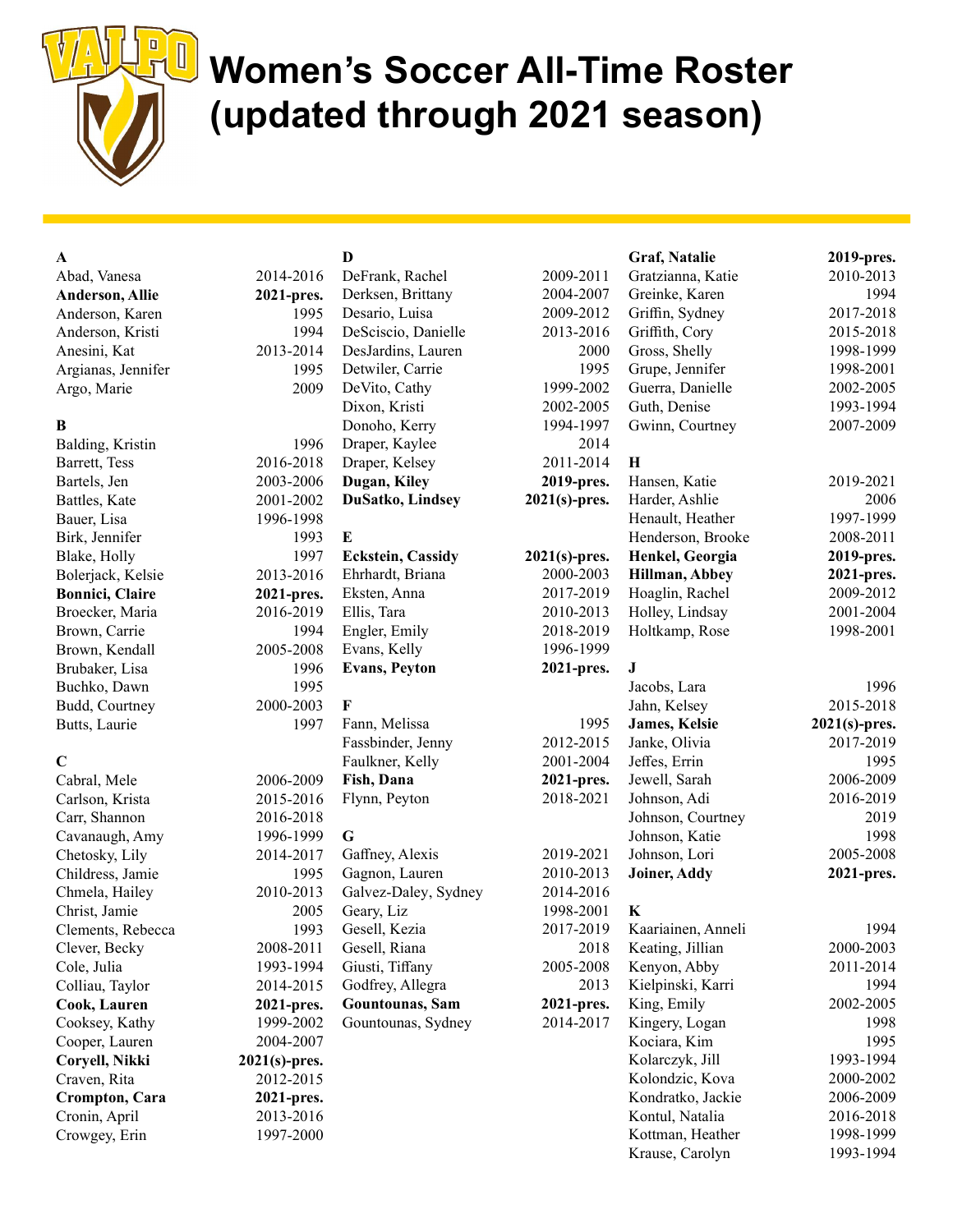

## Women's Soccer All-Time Roster (updated through 2021 season)

## L

Lawes, Jenna 1997-19 Lazaridis, Christi 1995-1 Lehnen, Julia 2016-20 Loughead, Laura 1993-19 Ludwig, Sarrah 2012-20 Luna, Marta 2010 Lutz, Jamie 1995-19 Lytle, Janine  $2009-20$ 

### M

Malecki, Lindsey 1998-2001 Manning, Becky 1993 Manski, Kristen 2010-20 Manzke, Morgan 2013-20 Mares, Hannah 2021 Maris, Keegan 2017-2021 Martin, Michelle 1993-1 Matsas, Stefanie 2012 Maynard, Becky 2001-20 McGlone, Dana 2005-20 McIntyre, Anna 2000 Melhorn, Sarah 2007-20 Metzger, Morgen 2018-20 Meyer, Amanda 2003-20 Michl, Ani 2006-2007 Miller, Amy 2001-2001 Millikin, Michelle 19 Mills, Casey 2003 Moore, Allison 1997-20 Moore, Lori 1999-2002 Morrison, Emma 2021-pr Mottonen, Michelle 2015-20 Moulton, Drew 2015-20 Murphy, Laura 2005-20 Murray, Erin 2004-2004 Muskovich, Beth 1996-19

### N

Neumann, Melissa 1997-19 Noel, Tahelah 2016-2021(s) Nordling, Amber 1998-1999 Norfolk, Nicole 2019-pres. Nuccio, Mikki 2008-2011

## O

| 999  | Oelschlager, Shelby | 2012-2015        |
|------|---------------------|------------------|
| 996  | Oliver, Caitlyn     | 2015-2018        |
| 019  | Olson, Sammy        | 2007-2011        |
| 994  |                     |                  |
| 015  | P                   |                  |
| 010  | Palmeri, Joeleen    | 1994-1995        |
| 996  | Pankratz, Shannon   | 1996             |
| 012  | Pappas, Lynnea      | 2007             |
|      | Panza, Danielle     | 1997-1998        |
|      | Parent, Misty       | 1996             |
| 001  | Park, Elizabeth     | 2019-pres.       |
| 993  | Partee', Candace    | 2008             |
| 013  | Partridge, Jill     | 1996             |
| 016  | Pearson, Emily      | 1996             |
| 1(s) | Pedersen, Casey     | 2010-2011        |
| 1(s) | Phelps, Kendra      | 2000-2001        |
| 994  | Porlier, Ava        | 2016-2018        |
| 010  | Potter, Rachael     | 1993             |
| 003  | Pratt, Kiera        | $2019 - 2021(s)$ |
| 008  | Preze, Kristen      | 2000             |
| 000  | Prudhomme, Jenny    | 1997-2000        |
| 010  |                     |                  |
| 021  | $\mathbf 0$         |                  |
| 005  | Quillen, Ali        | 2016-2019        |
| 007  |                     |                  |
| 004  | $\bf R$             |                  |
| 995  | Raabe, Audra        | 1997             |
| 003  | Ragsdale, Suzanne   | 1995             |
| 000  | Rahrig, Courtney    | 2004-2007        |
| 002  | Ray, Chase          | $2021(s)$ -pres. |
| res. | Recktenwall, Kelley | 1995             |
| 016  | Revelle, Kylie      | 2007             |
| 018  | Rogers, Grace       | 2014-2017        |
| 008  | Romberg, Laura      | 2008-2011        |
| 007  | Roos, Tracy         | 2008-2011        |
| 999  | Rumple, Sydney      | 2013-2014        |
|      | Ryfiak, Jordyn      | 2012-2014        |
| 999  |                     |                  |

### S

| 2012-2015        | Sahly, Karie           | 2004             |
|------------------|------------------------|------------------|
| 2015-2018        | Schiefelbein, Renee    | 1993             |
| 2007-2011        | Schluter, Jenna        | 2018-2021        |
|                  | Schneider, Eva         | 2015-2018        |
|                  | Schoemann, Erika       | 2011-2014        |
| 1994-1995        | Schrieber, Jennifer    | 1993             |
| 1996             | Seitz, Angela          | 1996-1999        |
| 2007             | Shaneyfelt, Ashley     | 2002-2005        |
| 1997-1998        | Sheehan, Rachel        | 2012             |
| 1996             | Silvasi, Sarah         | 2012             |
| 2019-pres.       | Sinisalo, Heidi        | 1995             |
| 2008             | Slaga, Kerry           | 2019             |
| 1996             | Smith, Savannah        | 2016-2018        |
| 1996             | Smoot, Patrice         | 2005             |
| 2010-2011        | Soule, Carrie          | 1994             |
| 2000-2001        | Spiniolas, Candice     | 1997             |
| 2016-2018        | Springs, Lisa          | 1998-2001        |
| 1993             | Stanger, Megan         | 1997-1999        |
| $2019 - 2021(s)$ | Strahammer, Sarah      | 1997             |
| 2000             | Strausberger, Payton   | 2021(s)          |
| 1997-2000        | Suckling, Erin         | 2008             |
|                  | <b>Summers, Jensen</b> | 2021-pres.       |
|                  | Swanson, Allison       | 2002-2005        |
| 2016-2019        | Sweany, Renee          | 1993-1994        |
|                  | T                      |                  |
| 1997             | Tatro, Elizabeth       | 1993-1996        |
| 1995             | Templin, Kristen       | 2000-2003        |
| 2004-2007        | Ten Hoven, Pam         | 1994             |
| $2021(s)$ -pres. | Terrell, Catherine     | 2009-2012        |
| 1995             | Thomas, Jackie         | 2005-2008        |
| 2007             | Tietje, Erin           | 2000             |
| 2014-2017        | Tindell, Jordon        | 2015-2017        |
| 2008-2011        | Torhorst, Lauren       | $2017 - 2021(s)$ |
| 2008-2011        | Torrez, Lorna          | 2002-2005        |
| 2013-2014        | Tuma, Madison          | 2019             |
| 2012-2014        | Twiss, Erin            | 1993-1994        |
|                  | U                      |                  |
|                  | Ulin, Amanda           | 2010-2013        |
|                  | V                      |                  |
|                  | Van Aartsen, Reva      | 2005-2008        |
|                  | Verneuil, Louine       | 1993             |
|                  |                        |                  |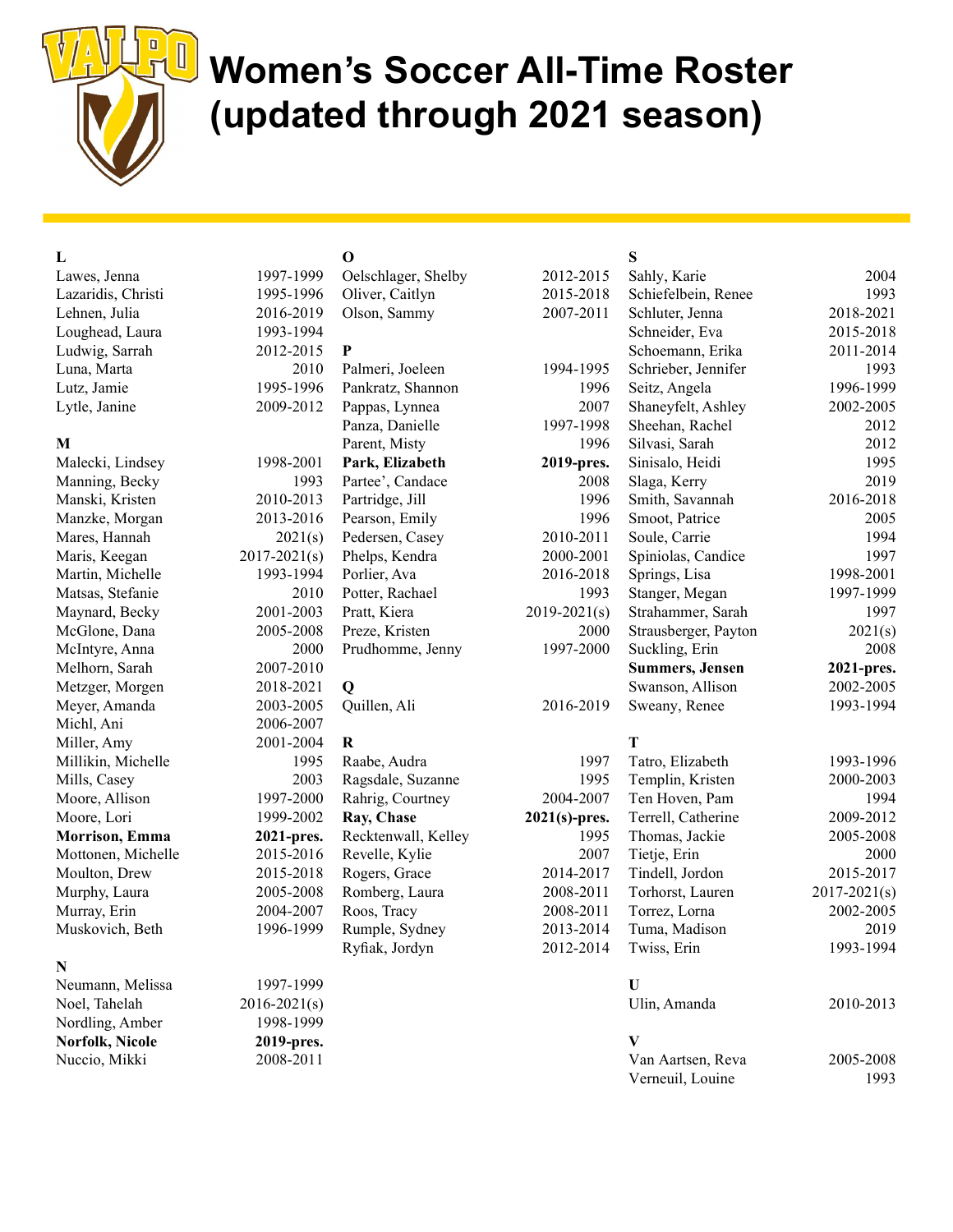

# U Women's Soccer All-Time Roster (updated through 2021 season)

## W

| Walczak, Kim      | 1995       |
|-------------------|------------|
| Warner, Kristen   | 2011-2014  |
| Wegehaupt, Jen    | 2004-2005  |
| Welch, Cierra     | 2019-pres. |
| Welty, Beth       | 1997-1999  |
| Wendland, Karalyn | 1995       |
| Wenzel, Robin     | 2013-2016  |
| White, Abby       | 2021-pres. |
| White, Jessie     | 2006-2009  |
| Will, Ingrid      | 1994-1996  |
| Witschonke, Cary  | 1996       |
| Wittrock, Sarah   | 1999-2002  |
| Wladecki, Trisha  | 2009-2012  |
| Wuerffel, Liz     | 1996       |
| Y                 |            |
| Yoder, Lauren     | 2018-2019  |
| Young, Jordan     | 2013       |
| Z                 |            |
| Zabaneh, Carol    | 1993       |
| Zalot, Gabby      | 2021(s)    |
| Zewers, Britta    | 2004-2007  |
| Ziegahn, Liberty  | 2003-2006  |
| Ziegahn, Sonney   | 2004-2006  |
| Zobel, Ali        | 2003       |

#### Active players in bold.